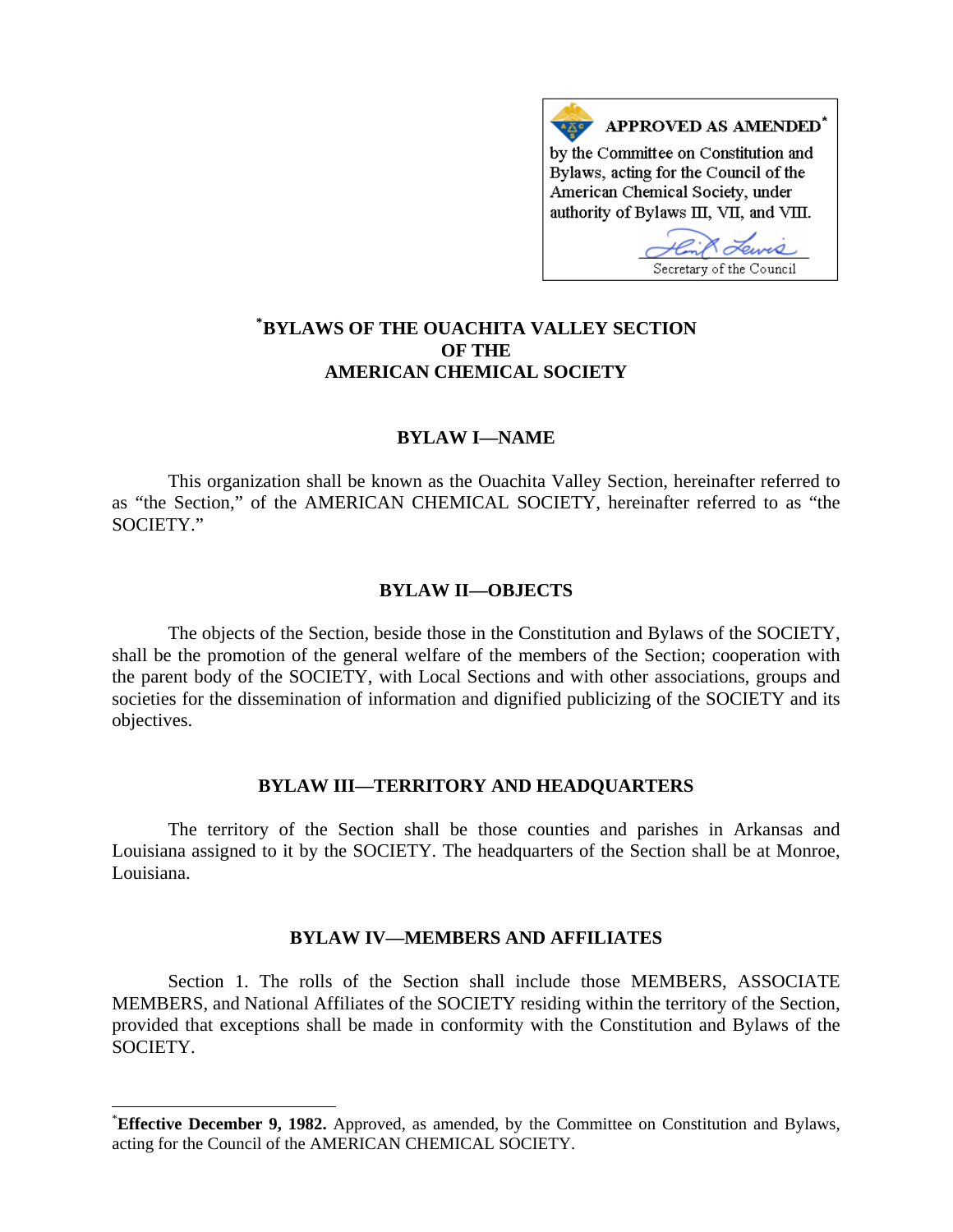Section 2. The Section may have Local Section Affiliates as authorized in the Constitution and Bylaws of the SOCIETY.

Section 3. Members and affiliates shall have such rights and privileges as are accorded them by the Constitution and Bylaws of the SOCIETY.

## **BYLAW V—ORGANIZATION**

Section 1. The officers of the Section shall be a Chair, Chair-Elect, Secretary and Treasurer. The offices of Secretary and of Treasurer may be held by the same person.

Section 2. The Section shall have Councilors and Alternate Councilors as provided in the Constitution and Bylaws of the SOCIETY.

Section 3. There shall be an Executive Committee consisting of the officers of the Section, the Immediate Past Chair, the Councilors, the Alternate Councilors, and three Membersat-Large.

Section 4. All officers, Councilors, Alternate Councilors and other persons elected by the members shall be chosen from the MEMBERS.

# **BYLAW VI—MANNER OF ELECTION AND TERMS OF OFFICE**

Section 1. The Chair, Chair-Elect, Secretary and Treasurer shall serve for a term of one year, beginning on January 1 or until their successors are elected. The Chair-Elect shall succeed to the office of Chair upon completion of his term of office.

Section 2. Councilors and Alternate Councilors, and Executive Committee Members-at-Large shall be elected for a term of three years, except that at the first election the Members-at-Large shall be elected one each for periods of one, two, and three years to provide rotation. The terms of office of the Executive Committee Members-at-Large shall begin on January 1. The terms of the Councilors and Alternate Councilors shall begin on the first day of January following election.

Section 3. In the event of a vacancy in the office of Chair, the Chair-Elect shall assume the added duties of the Chair for the unexpired term. All other vacancies shall be filled by the Executive Committee by interim appointment for the period up to the next annual election, at which time the Section shall choose a member to fill the unexpired term, if any. In the event the office of Chair-Elect is filled by such interim appointment, the Section shall elect both a Chair and Chair-Elect at its next annual election.

Section 4. Prior to October 15 of each year, the Chair shall appoint a Nominating Committee of not less than three members, not officers of the Section, to provide a list of nominees for all elective offices to be filled January 1. Additional nominations may be made from the floor at the meeting when the Nominating Committee makes its report, or names of nominees for each elective office may be submitted by any two members to the Chair of the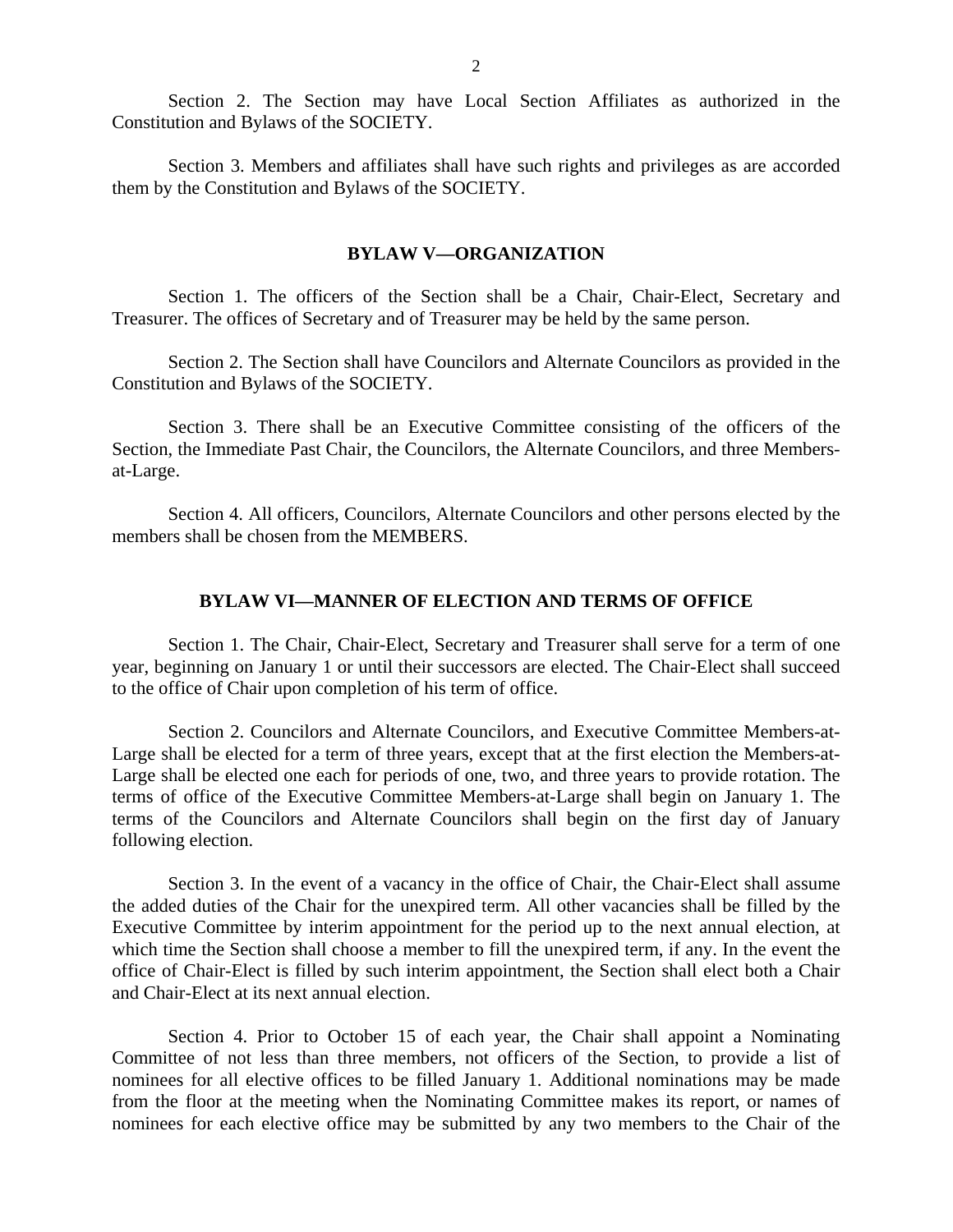Committee prior to printing of the ballots. There shall be at least one nominee recommended by the Nominating Committee for each elective office.

Section 5. The annual election of officers and other members of the Executive Committee shall begin by mail prior to October 15. The Chair shall appoint a Tally Committee of any three members, not officers or nominees for office, prior to mailing of ballots. The Secretary shall transmit secret ballots listing the names of nominees to all members of the Section. The secret ballots from voting members shall be received by the Chair of the Tally Committee by mail up to a designated date prior to December 1. The Tally Committee shall make a report of the election results at the next regular meeting. A person must receive a plurality of the returned ballots in order to be installed in an elective office.

Section 6. Councilors and Alternate Councilors will be elected from one list of nominees under a listing of "Councilor." Those receiving the largest number of votes will be Councilors and the next largest, Alternates.

Section 7. The newly elected members shall be certified by the Secretary of the Section to the Executive Director of the SOCIETY as soon as the final election results have been determined and in any event not later than January 1, except that Councilors and Alternate Councilors must be certified to the Executive Director of the SOCIETY by December 1.

#### **BYLAW VII—DUTIES OF OFFICERS AND EXECUTIVE COMMITTEE**

Section 1. The duties of the officers shall be those customarily performed by such officers, together with those responsibilities prescribed by the Constitution and Bylaws of the SOCIETY and by these bylaws and such other duties as may be assigned by the Executive Committee.

Section 2. The Chair of the Section shall serve as Chair of the Executive Committee and shall appoint all committees authorized in these bylaws or by the Executive Committee.

Section 3. The Executive Committee shall be the governing body of the Section and, as such, shall have full power to conduct, manage and direct the business and affairs of the Section in accordance with the Constitution and Bylaws of the SOCIETY and these bylaws.

Section 4. The Treasurer shall receive and deposit all funds paid to the Section in the name of the Section and shall disburse funds of the Section for expenditures as authorized by the Executive Committee.

### **BYLAW VIII—COMMITTEES**

Beside the Nominating Committee as provided in Bylaw VI, Section 4, and any other temporary committees, there shall be the following standing committees:

> Membership Program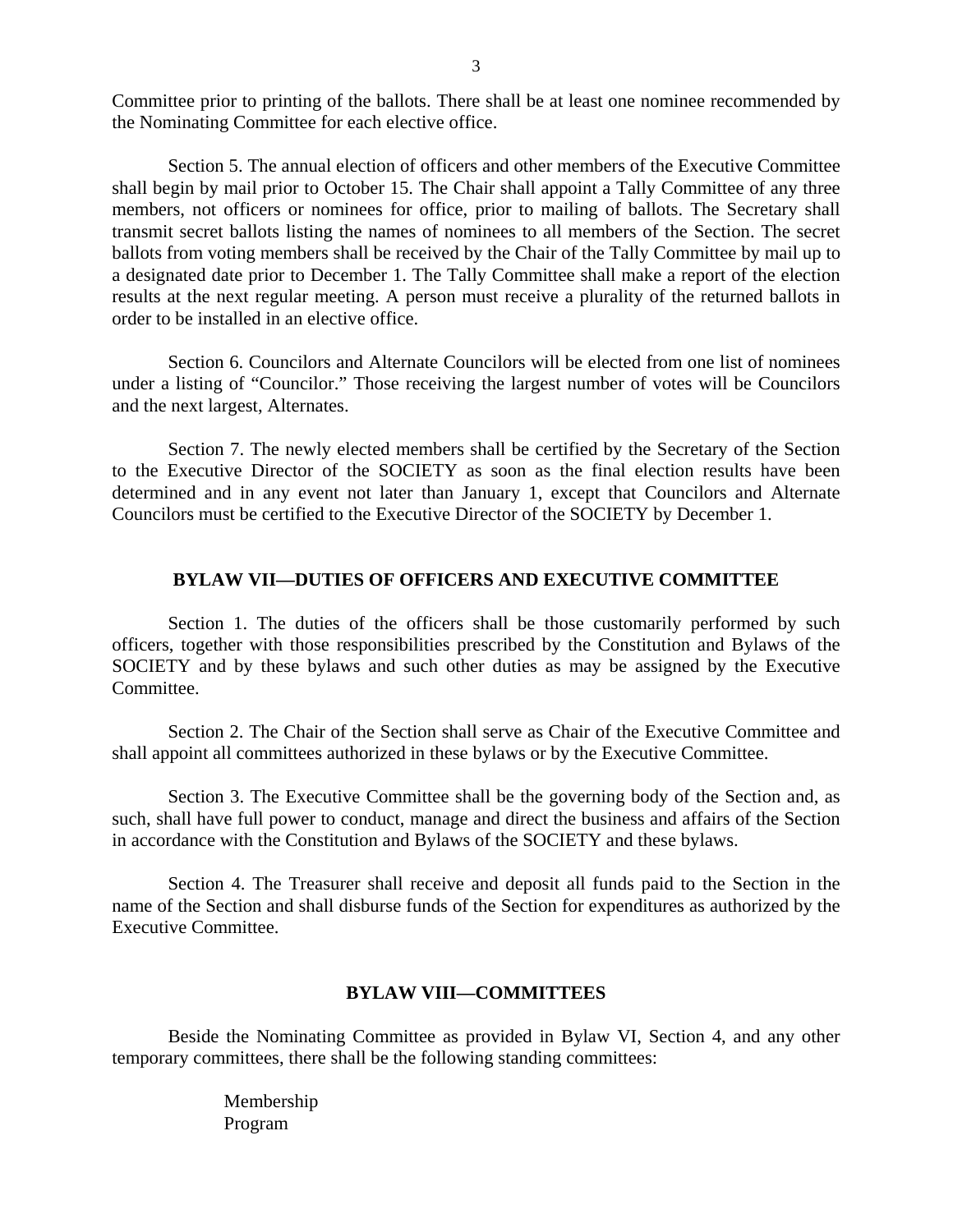Publicity Professional and Economic Relations Awards Southwest Regional Affairs

# **BYLAW IX—MEETINGS**

Section 1. The Section shall hold not less than eight regular meetings each year, preferably monthly on the first Thursday of the month, at places designated by the Executive Committee.

Section 2. The Section may hold special meetings at the call of the Executive Committee or at the request of nine members of the Section. The notice of special meetings shall state the exact nature of the business to be transacted and no other business shall transpire at such meeting.

Section 3. Due notice of all meetings shall be sent by the Secretary to each member and affiliate of the Section and guests as the Executive Committee may decide. A quorum of members for all meetings of the Section shall consist of at least one-fourth of the members of the Section. In the absence of a quorum, all business meetings shall adjourn to a date.

Section 4. At the regular meetings of the Section, the order of business shall be as follows:

> Minutes of previous meeting, if called for Reports of officers Reports of committees Miscellaneous business Presentation of papers Adjournment

The foregoing order of business may be suspended by a majority vote of the members present at a regular meeting. The rules of order in the conduct of Section meetings, not specifically provided in these bylaws, shall be *Robert's Rules of Order, Revised.*

Section 5. The Executive Committee shall meet upon due notice to its members at the call of the Chair or at the request of a majority of the members of the Committee. In the absence of a quorum, which shall be a majority of the committee members, called meetings of the Executive Committee shall adjourn to a date.

## **BYLAW X—DUES, FUNDS, AND DONATIONS**

Section 1. All assigned National Affiliates and members of the Section, except members in emeritus status of the SOCIETY, may be assessed such annual Local Section dues as may be set by the Executive Committee.